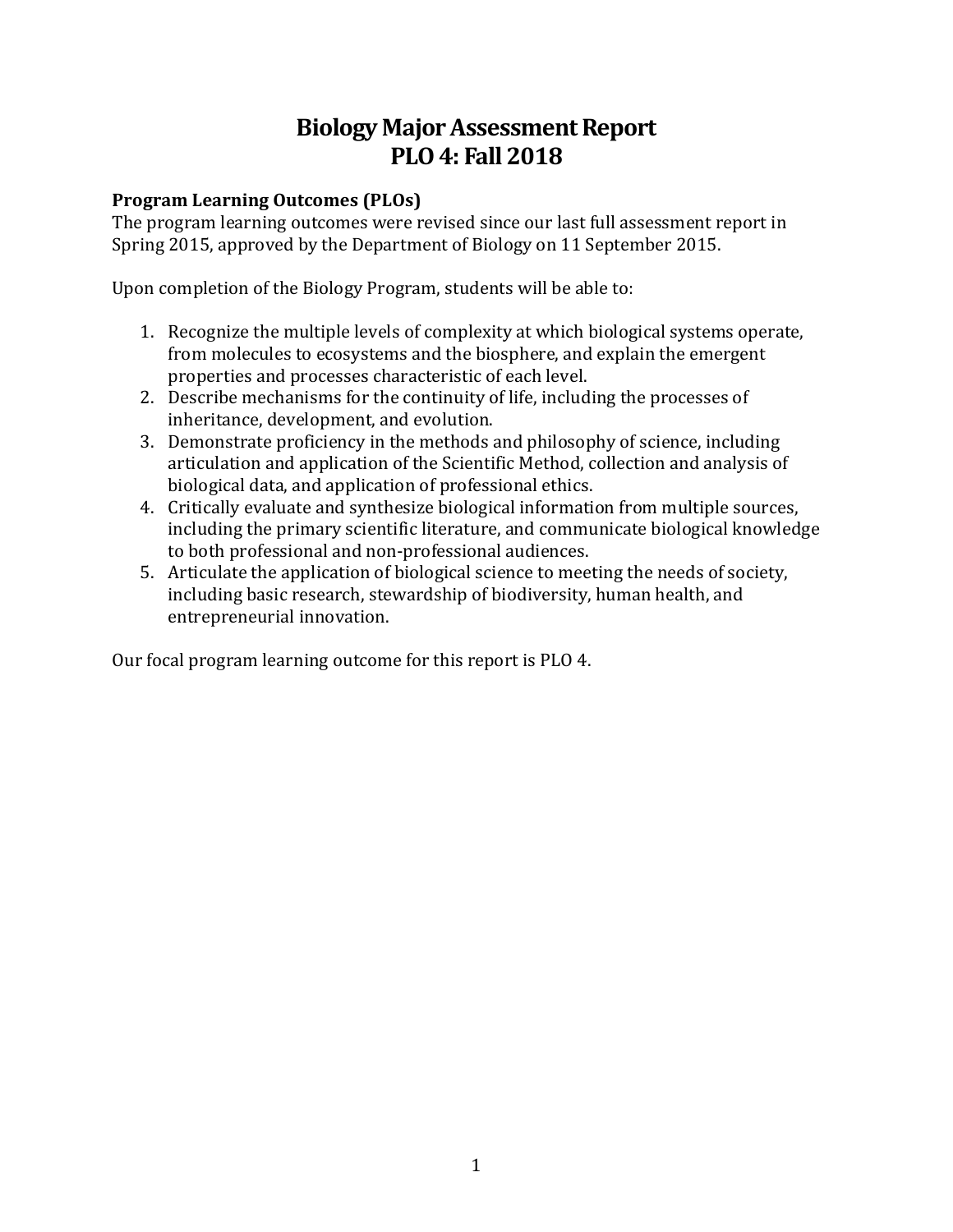## **Curriculum Map**

The Biology curriculum map depicts the required courses for the Biology major. Courses indicated with an 'M' provide mastery for achievement of some component of a learning outcome. By completing the Biology Curriculum, it is expected that students should meet all five Program Learning Outcomes.

|                   | BIOL               | <b>CHEM</b>  | MATH              | <b>BIOL</b> | BIOL          | <b>BIOL</b>     | BIOL      | BIOL      | <b>BIOL</b> |
|-------------------|--------------------|--------------|-------------------|-------------|---------------|-----------------|-----------|-----------|-------------|
|                   | (110 & 111)        |              | 111   225         |             |               | 302             | 351   381 |           |             |
|                   | (130 & 160)        | 0 325<br>22( | 255               | 210         | 270           | (314 & 8 & 320) | 385       | 305 & 306 | 490         |
| PLO1              |                    |              |                   |             |               |                 |           |           |             |
| Molecules         | PR                 | PR           |                   |             |               | $\geq$          |           |           |             |
| Cells             | PR                 |              |                   |             |               | Σ               |           |           |             |
| Organisms         | PR                 |              |                   |             |               |                 | $\geq$    |           |             |
| Ecology           | PR                 |              |                   |             |               |                 |           | Σ         |             |
| PL02              |                    |              |                   |             |               |                 |           |           |             |
| Reproduction      | PR                 |              |                   |             |               |                 | $\geq$    |           |             |
| Genetics          | PR                 |              |                   | $\Box$      |               | $\geq$          |           |           |             |
| Evolution         | PR                 |              |                   |             | Σ             |                 |           |           |             |
| PLO <sub>3</sub>  |                    |              |                   |             |               |                 |           |           |             |
| Scientific Method | PR                 |              |                   |             | $\Box$        |                 | $\geq$    | Σ         |             |
| Data Analysis     | PR                 | PR           | PR                |             | $\Box$        |                 | Σ         | $\geq$    |             |
| <b>PLO4</b>       |                    |              |                   |             |               |                 |           |           |             |
| Communication     | PR                 |              |                   |             | $\Box$        |                 |           |           | $\geq$      |
| PLO5              |                    |              |                   |             |               |                 |           |           |             |
| Valuing Biology   | PR                 |              |                   | $\Box$      | $\Box$        | $\Box$          | $\Box$    | $\Box$    | Σ           |
|                   |                    |              |                   |             |               |                 |           |           |             |
|                   | $PR = pre-require$ |              | $D = d$ eveloping |             | $M =$ mastery |                 |           |           |             |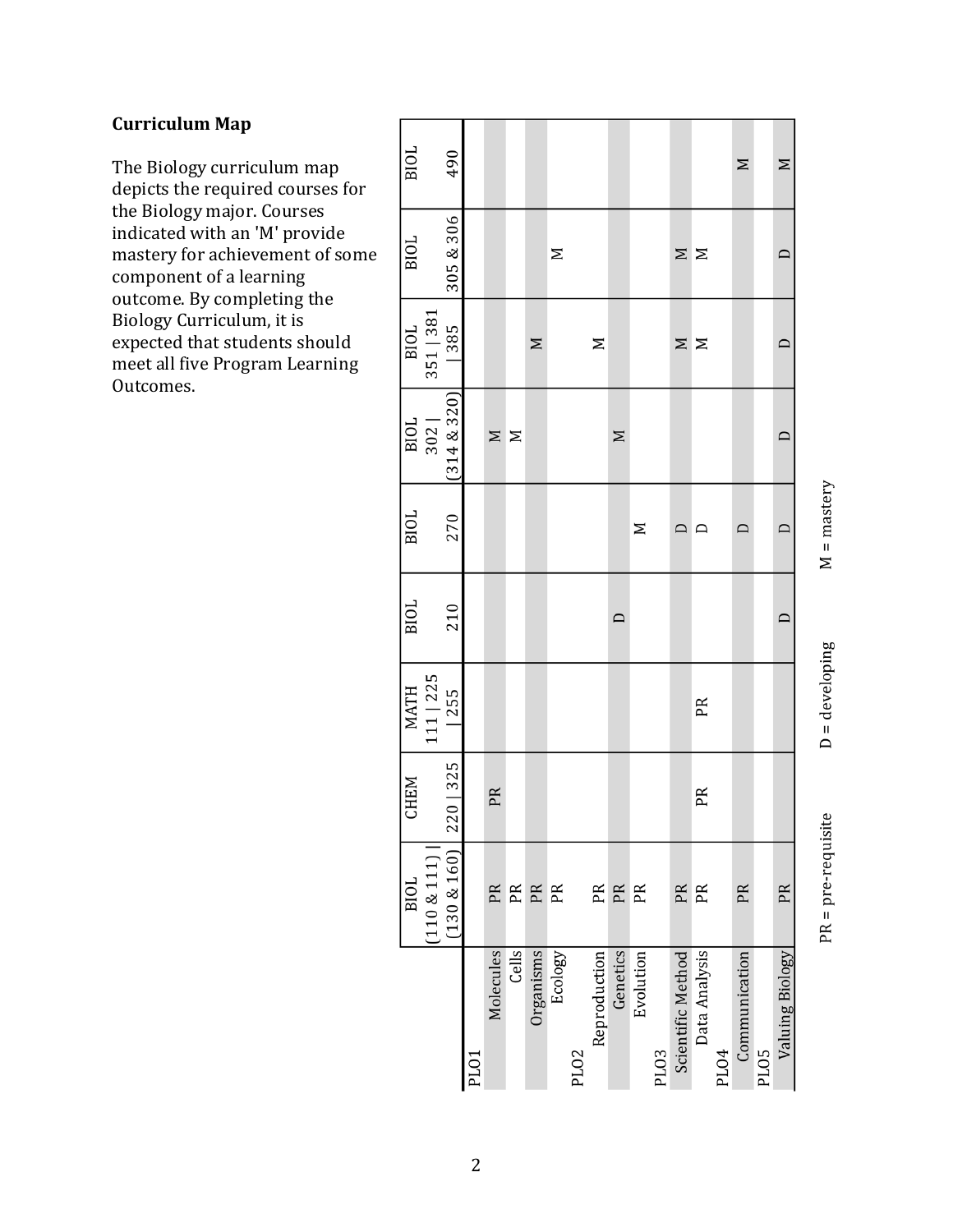#### **Summary of Previous Results**

Our assessment process has been revised since our last report to the Assessment Subcommittee in our *HLC Progress Report: Interim Assessment Reports for 2013-2014* and our last full assessment report (2015), and our previous results were not reported in a format compatible with our current methods. However, in the Fall 2015, we assessed students in BIOL 490 *Senior Seminar* for achievement in PLO 4 using a rubric similar to our current one (see attached). Those results are presented in the table below.

Student achievement in Knowledge, Skills, and Dispositions related to PLO 4 was assessed separately, with each category of achievement corresponding to an ordinal Likert score from 1-4, as described below. A score of 3 (met) was considered meeting the learning outcome for each category.

The median score in each category was a 3 (*met*) and the mode 4 (exceeded). Overall, between 50% and 67% of students met each category of PLO 4.

|                     |         |           |     | 4        |        |         |
|---------------------|---------|-----------|-----|----------|--------|---------|
| Categories          | not met | partially | met | exceeded | median | $%$ met |
| Knowledge           |         | 23        |     | 24       |        | 50%     |
| <b>Skills</b>       |         | 16        | 13  | 30       |        | 67%     |
| <b>Dispositions</b> |         | 16        |     | 27       |        | 61%     |

*Summary of Previous Results from Fall 2015.*

# **Brief Description of Previous Actions**

Since Fall 2015, the Biology Department has revised our program curriculum, instruction, and assessment methods in order to improve student achievement with regard to PLO 4 and how we measure it.

Before Fall 2015, our 2 credit BIOL 490 *Senior Seminar* had as its only prerequisites to be a Biology Major with Senior Standing. As part of our program Communication in Major course sequence, we subsequently added a prerequisite 4 credit BIOL 270 *Ecology & Evolution* specifically to provide instruction in the knowledge, skills, and dispositions associated with PLO 4.

After our 2016 GEP assessment of BIOL 490 as a Communication in the Major and Capstone course, we also standardized the written and oral communication assignments among the various instructors.

To comply with reporting requirements from the Assessment Subcommittee, an "overall" category was appended to the assessment rubric to evaluate student achievement across all categories simultaneously.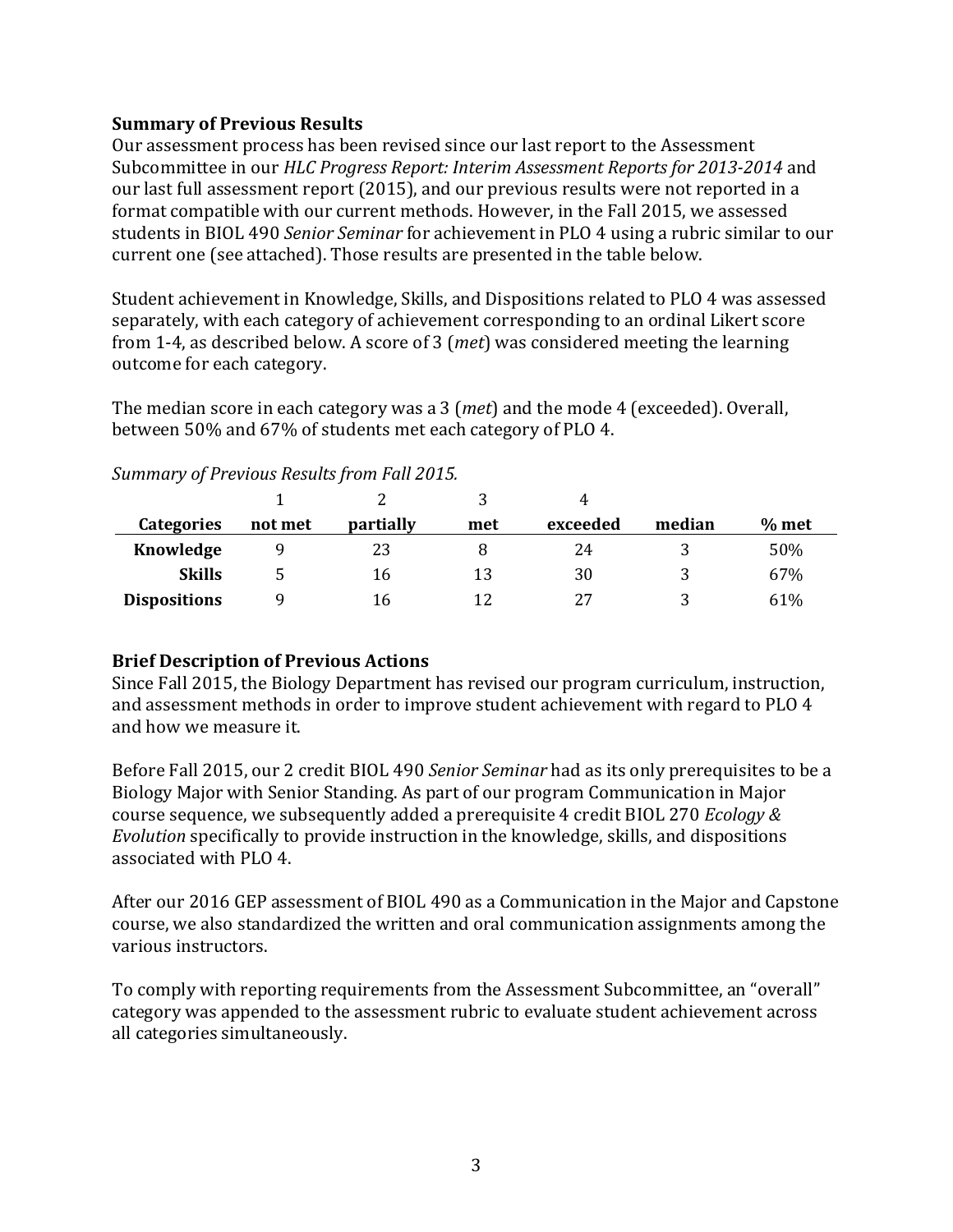#### **Assessment Strategies/Measures/Techniques/Methods**

PLO 4 was assessed for Fall 2018 in BIOL 490 *Senior Seminar*, the course serves to complete the GEP Capstone and Communication in the Major requirements for Biology majors. Senior standing is required for BIOL 490.

A single document with assessment rubrics (see attachment) for PLOs 4 & 5 were distributed to all seven BIOL 490 instructors to evaluate student achievement based on their Capstone/Communication in the Major projects. The rubrics have four achievement levels: not met, partially met, met, and exceeded, and these correspond to ordinal Likert values of 1-4. The PLO 4 rubric breaks down the outcome into specific knowledge, skills, and dispositions, and students have met the PLO (overall) if they achieved a level of *met* or higher in two of the three categories.

It is expected that almost all students that have taken both BIOL 270 and BIOL 490 (i.e., completing the Communication in the Major requirement) should meet the learning outcome, but increasing the percentages of students meeting each category (and overall) to above 67% would be an improvement.

#### **Assessment Results/Findings/Interpretation**

Six of the seven BIOL 490 instructors returned completed rubrics for PLOs 4 & 5. Sixtyeight total students were assessed. Four instructors based their assessments on individual student papers and presentations, one assessed a only final paper, and one assessed group papers and presentations. Only results for PLO 4 are reported herein.

Sixty-four of 68 (94%) of the students met or exceeded PLO 4 based on the Overall assessment. Forty-five exceeded the expected outcome (66%), resulting in a median score of  $4.$ 

Results for each of the three categories of Knowledge, Skills, and Dispositions have improved since Fall 2015 since the addition of BIOL 270 to the curriculum. Across the three categories, the percentage of students meeting expectations ranged from 79%-88%, representing increases of 18%-29%. For the Knowledge and Overall categories, median student achievement exceeded expectations.

|                     |         |           | 3   |          |        |         |
|---------------------|---------|-----------|-----|----------|--------|---------|
| <b>Categories</b>   | not met | partially | met | exceeded | median | $%$ met |
| Knowledge           |         | 13        | 19  | 35       | 4      | 79%     |
| <b>Skills</b>       |         | Q         | 28  | 30       |        | 85%     |
| <b>Dispositions</b> |         |           | 30  | 30       | 3      | 88%     |
| <b>Overall</b>      |         | 4         | 19  | 45       | 4      | 94%     |

#### *Summary of Current Results from Fall 2018.*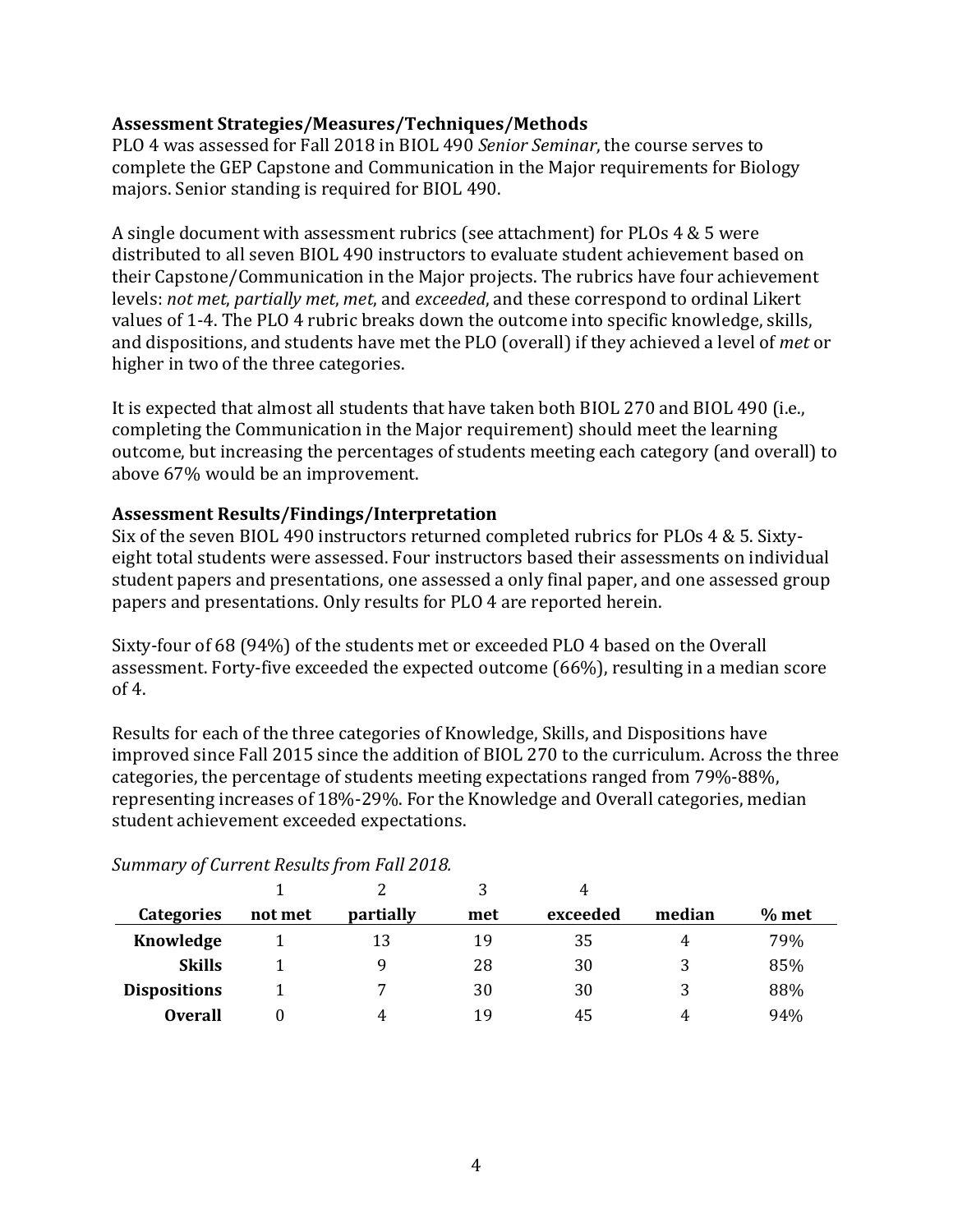

*Chart of Current Results by Section for Overall Achievement in Fall 2018.* 

## **Implications / Actions**

Having developed a curriculum sequence that resulted in improved student achievement for PLO 4, it was suggested by the Biology Department Assessment and Program Review Committee that the rubric be revised to refine expectations for student achievement. Specifically, the Overall category rubric could be revised to raise the criteria for meeting and exceeding expectations. The current standards leave little room for improvement.

In addition, it was also recommended that specific achievement goals be developed for BIOL 270 in preparation for higher achievement in BIOL 490.

#### **Dissemination of Findings**

 

These results were presented to the Department of Biology on 25 January 2019.<sup>1</sup> The document will be stored on the Biology SharePoint site.

<sup>&</sup>lt;sup>1</sup> Actually, a *version* of this report was approved by the Department of Biology for the 2018-2019 Interim *Campus Labs Assessment Report*. This sample report was streamlined for the purpose of discussion.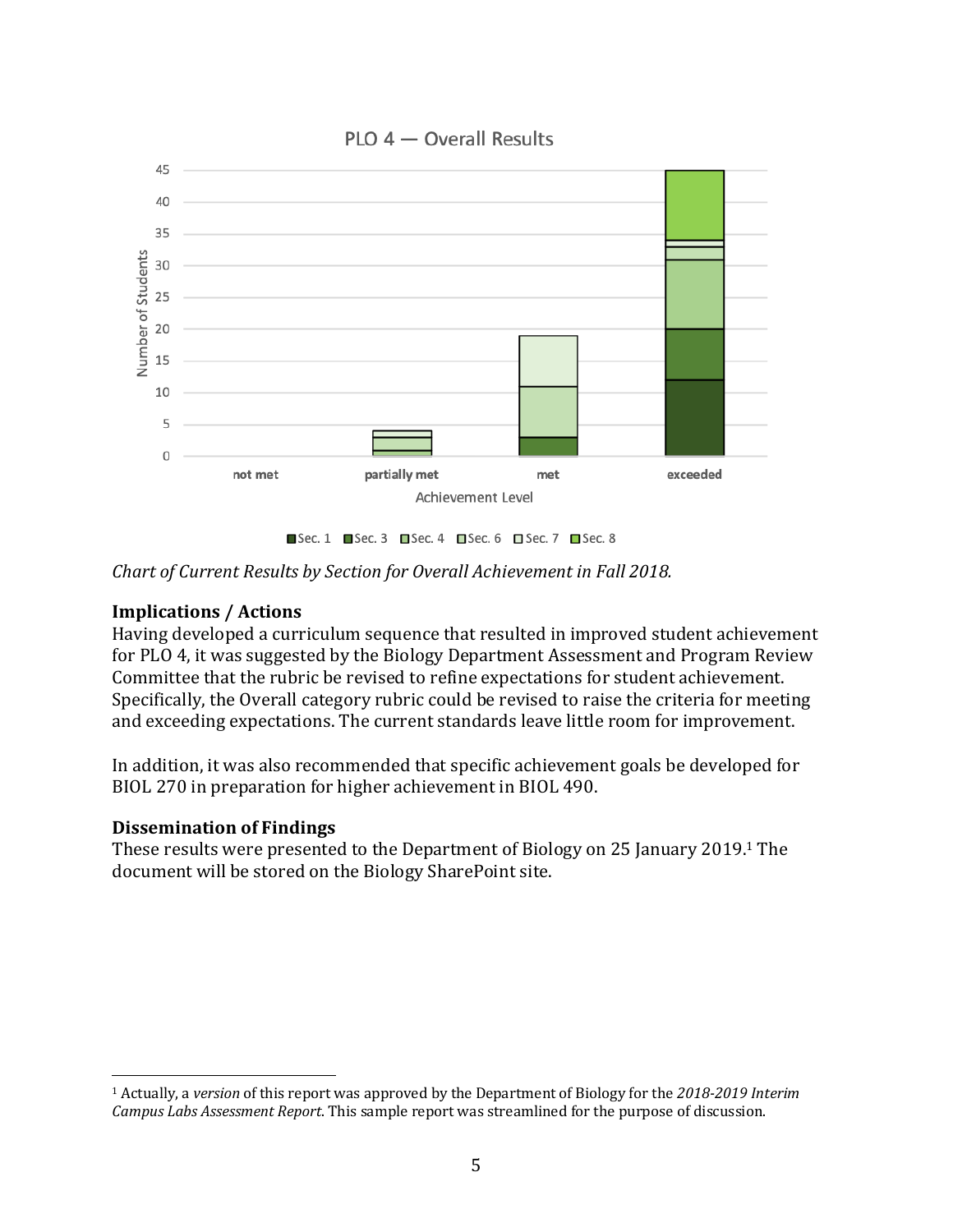#### **Updated Five-Year Plan**

The Department of Biology five-year assessment plan is simple: we assess all five PLOs each semester in BIOL 490. PLOs 1-3 are assessed using a comprehensive exam. All BIOL 490 Biology Majors (i.e., not Biochemistry majors) are required to take the exam or receive an Incomplete for the course. Otherwise, the outcome of the exam has no impact on the students' grades. PLOs 4-5 are assessed using common rubrics (attached) based on students' Capstone/Comm. in the Major projects, and PLO 5 is also indirectly assessed via an exit survey administered to all BIOL 490 students.

PLOs will be reported sequentially over the 5-year cycle.

| <b>PLO</b> | Comprehensive Exam        | <b>Embedded Assessment</b> | <b>Exit Survey</b> |
|------------|---------------------------|----------------------------|--------------------|
|            | X                         |                            |                    |
|            | X                         |                            |                    |
| 3          | X                         |                            |                    |
| 4          |                           | X                          |                    |
| 5          |                           | X                          | X                  |
|            |                           |                            |                    |
|            |                           |                            |                    |
| year       | PLOs to be Assessed       | PLO to be Reported         |                    |
| 2018       | all PLOs, Fall and Spring | PLO4 (current)             |                    |
| 2019       | all PLOs, Fall and Spring | PLO1                       |                    |
| 2020       | all PLOs, Fall and Spring | PLO <sub>2</sub>           |                    |
| 2021       | all PLOs, Fall and Spring | PLO <sub>3</sub>           |                    |
| 2022       | all PLOs, Fall and Spring | PLO5                       |                    |
| 2023       | all PLOs, Fall and Spring | PLO4                       |                    |

*Overview Biology Program Assessment Plan for Fall and Spring Semesters in BIOL 490.*